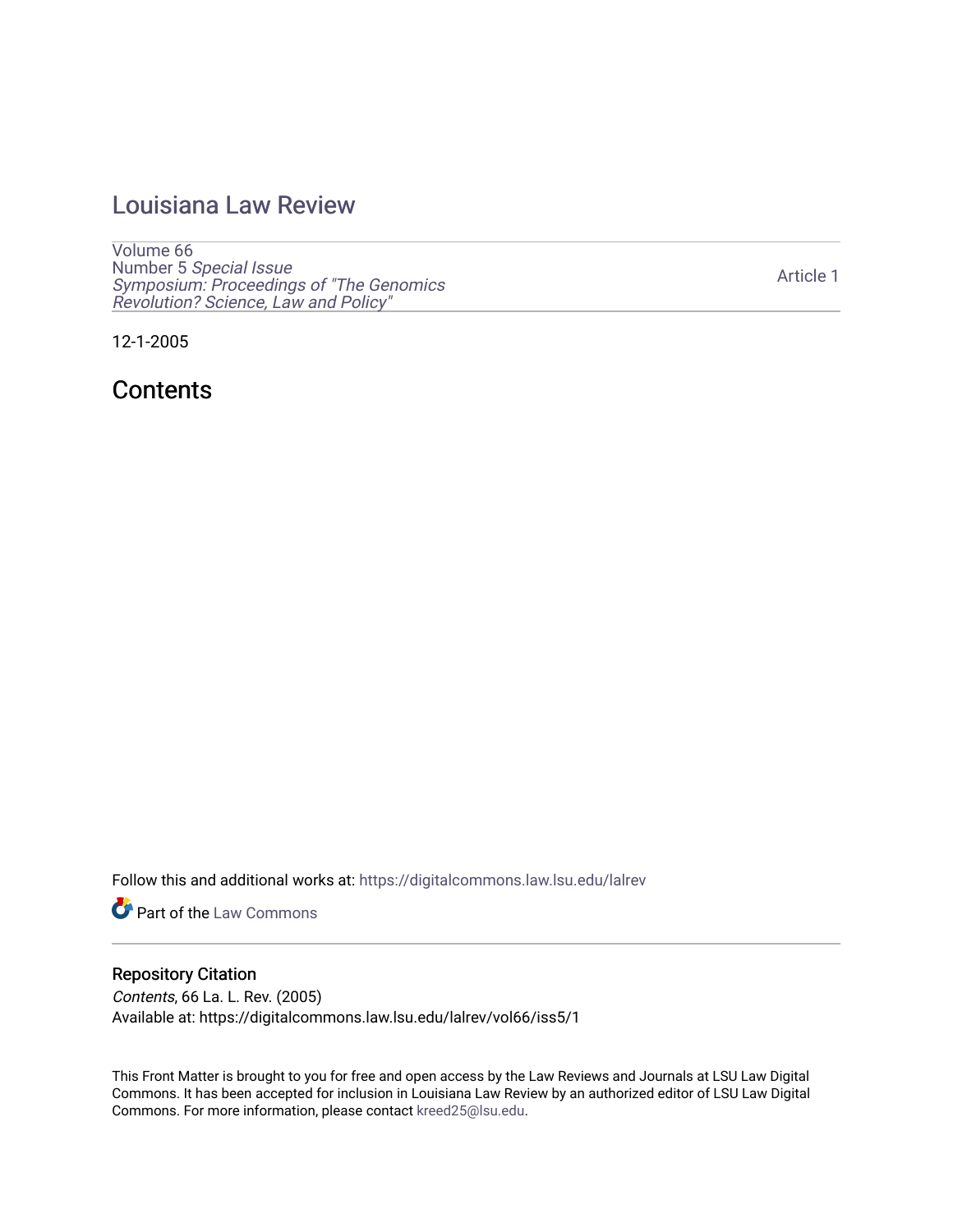# Louisiana<br>Law Review **DECEMBER 2005**

DECEMBER 2005 SPECIAL ISSUE

## **CONTENTS**

## **ARTICLES**

Introduction

*MichaelJ. Malinowski BarthaMariaKnoppers ClaudeBouchard* 1

Population Health and the Influence of Medical and Scientific Advances

*J. MichaelMcGinnis 9* 

Overview of Law and Policy Challenges *BarthaMariaKnoppers* 21

Risk Prediction for Common Diseases

*Paula W Yoon* 33

Taking Genomics to the BioBank: Access to Human Biological Samples and Medical Information

*MichaelJ. Malinowski* 43

Intellectual Property/Ownership Issues

*Robert Wells 69* 

Population Participation and Other Factors that Impact the Compilation and the Utility of Resulting Databases

*Henry T Greely 79* 

FDA Policy on Pharmacogenomic Data in Drug Development *Janet Woodcock* 91